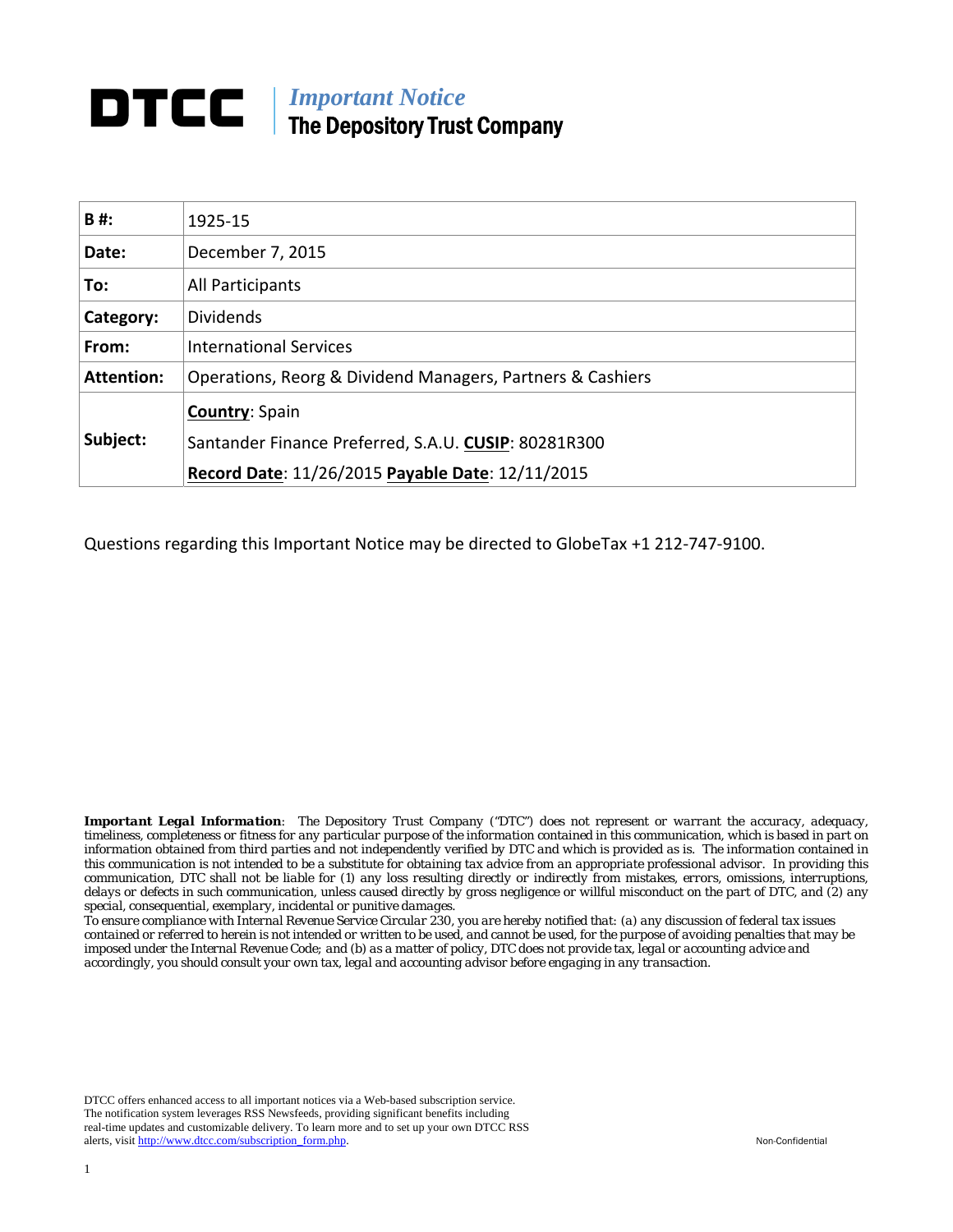

**Santander Finance Preferred, S.A.U. 6.41% Non-Cumulative Guaranteed Series 1 Preferred Securities** has announced the following interest payment.

On Payment Date, all holders will receive this interest payment free of Spanish Non-Resident Income Tax, provided that the paying agent submits a statement in accordance with the form attached as an annex to Royal Decree 1145/2011 (RD 1145/2011).

Notwithstanding the above, the Issuer is still required to disclose certain information in relation to any Spanish taxpayers who received the interest payment free of the Spanish Non-Resident Income Tax.

As such Santander and GlobeTax, kindly, request that each DTC Participant determine if there were any intermediaries or Spanish taxpayers (Spanish individuals, Spanish corporates or non-resident investors with a permanent establishment in Spain) who received the interest payment free of withholding tax on payment date. Santander and GlobeTax, kindly, request that each DTC Participant submit the details of these intermediaries or Spanish taxpayers through the ESP system by the

| EVENI DE I AILS                                    |                                                                                                                |  |  |  |
|----------------------------------------------------|----------------------------------------------------------------------------------------------------------------|--|--|--|
| <b>COUNTRY OF</b><br><b>ISSUANCE</b>               | <b>SPAIN</b>                                                                                                   |  |  |  |
| <b>ISSUE</b>                                       | Santander Finance Preferred, S.A.U.<br>6.41% Non-Cumulative Guaranteed<br><b>Series 1 Preferred Securities</b> |  |  |  |
| CUSIP#                                             | 80281R300                                                                                                      |  |  |  |
| ISIN#                                              | US80281R3003                                                                                                   |  |  |  |
| <b>PAYMENT DATE</b>                                | December 11, 2015                                                                                              |  |  |  |
| <b>FIXED OR</b><br><b>VARIABLE</b>                 | VARIABLE                                                                                                       |  |  |  |
| <b>INTEREST RATE</b>                               | 6.410%                                                                                                         |  |  |  |
| <b>DAYS IN</b><br><b>INTEREST</b><br><b>PERIOD</b> | 90                                                                                                             |  |  |  |

deadlines below. Additionally, should a DTC Participant not have any intermediaries or Spanish taxpayers or are unable to determine whether or not you have intermediaries or Spanish taxpayers as holders as of the payment date of the income event, Santander and GlobeTax, kindly, ask that you log into our system and make a simple attestation to that effect.

The submission through the ESP system will be considered compliant with the below Voluntary Disclosure Procedure. This issue is NOT eligible through CA Web.

| <b>REQUIREMENT AND DEADLINES (ALL TIMES IN EST)</b>       |                                    |                                                                       |                                                                         |                                                    |                                                     |                                                    |  |
|-----------------------------------------------------------|------------------------------------|-----------------------------------------------------------------------|-------------------------------------------------------------------------|----------------------------------------------------|-----------------------------------------------------|----------------------------------------------------|--|
| <b>VOLUNTARY</b><br><b>DISCLOSURE</b><br><b>PROCEDURE</b> | <b>SUBMISSION</b><br><b>METHOD</b> | <b>ENTITIES</b>                                                       | <b>REQUIRED</b><br><b>DOCUMENTATION*</b>                                | <b>ESP</b><br><b>SUBMISSION</b><br><b>DEADLINE</b> | <b>SOFT COPY</b><br>(SCAN / FAX)<br><b>DEADLINE</b> | <b>HARD COPY</b><br>(ORIGINALS)<br><b>DEADLINE</b> |  |
| <b>PARTICIPATING</b><br>(RELEVENT ENTITIES)               | <b>ESP</b>                         | <b>SPANISH</b><br><b>TAXPAYERS</b><br>AND/OR<br><b>INTERMEDIARIES</b> | $EXHIBITI -$<br><b>DISCLOSURE</b>                                       | JANUARY 11,<br>2016<br>8:00 PM                     | JANUARY 12,<br>2016<br>8:00 PM                      | JANUARY 13,<br>2016<br>5:00 PM                     |  |
| <b>PARTICIPATING (NO</b><br><b>RELEVANT ENTITIES)</b>     | <b>ESP</b>                         | NO SPANISH<br>TAXPAYERS OR<br><b>INTERMEDIARIES</b>                   | $EXHIBITI -$<br>STATEMENT OF<br>NON-DISCLOSURE                          | JANUARY 11,<br>2016<br>8:00 PM                     | JANUARY 12,<br>2016<br>8:00 PM                      | JANUARY 13,<br>2016<br>5:00 PM                     |  |
| <b>NON-PARTICIPATING</b>                                  | <b>ESP</b>                         | N/A                                                                   | EXHIBIT I-<br>STATEMENT OF<br><b>INABILITY TO</b><br><b>PARTICIPATE</b> | JANUARY 11,<br>2016<br>8:00 PM                     | JANUARY 12.<br>2016<br>8:00 PM                      | JANUARY 13,<br>2016<br>5:00 PM                     |  |

### **\*ALL DOCUMENTATION IS CREATED THROUGH ESP**

## **EVENT DETAILS**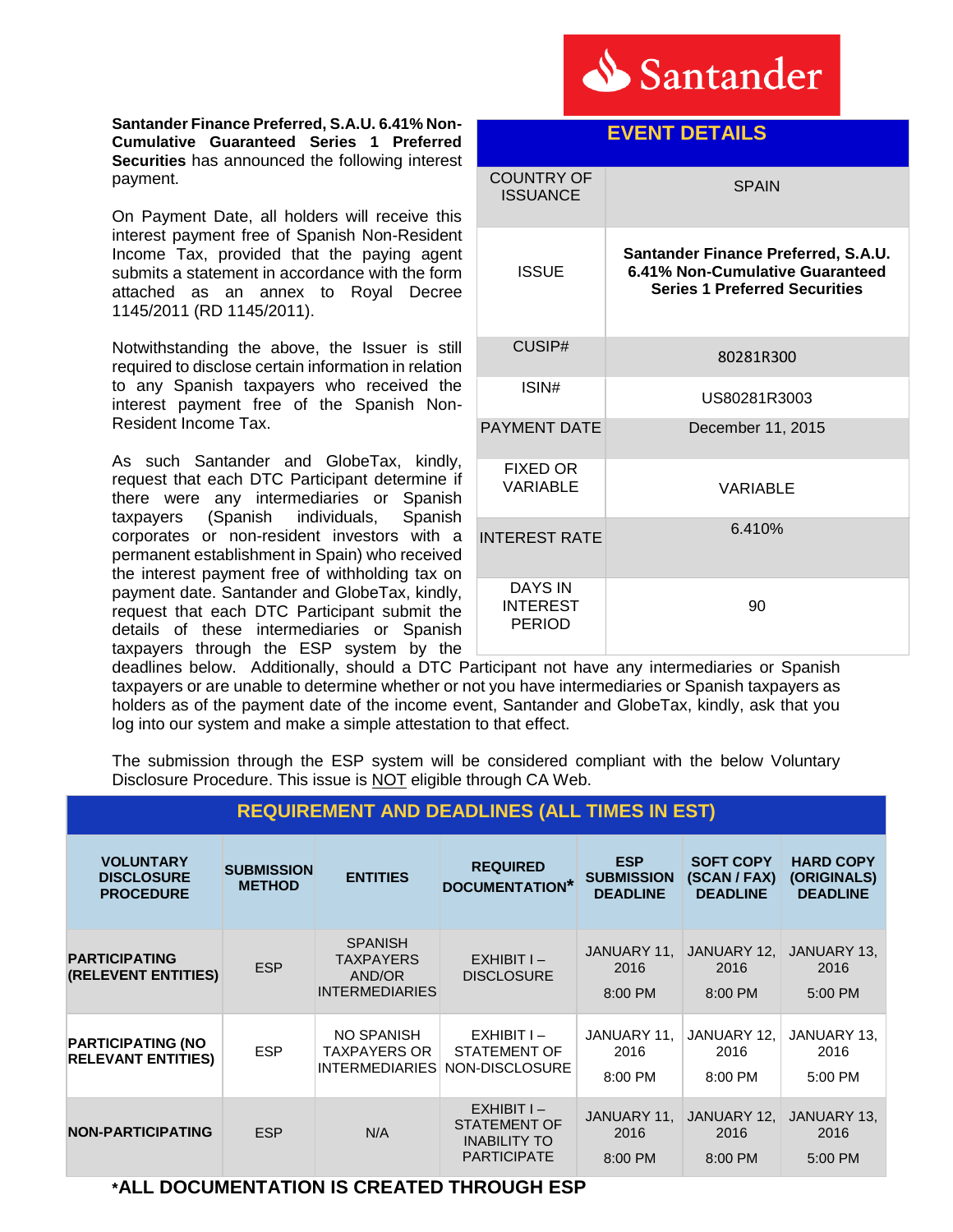# **ESP**



ESP, powered by GlobeTax, is an electronic withholding tax submission system. This system allows for the secure and simplified transfer of beneficial owner level data from the Participant to GlobeTax and creates applicable documentation on behalf of the Participant.

Submit the data online through the web site below, print out the documents on letterhead, sign them, and:

- a) scan the ESP created Exhibit I and email it to [SpainESP@globetax.com;](mailto:spainESP@globetax.com) OR
- b) fax the ESP created Exhibit I to 1-212-747-0029; AND
- c) mail the ESP created Exhibit I to GlobeTax at the address below

These claims should be submitted through the following web site. (Requires a one-time registration)

[https://esp.globetax.com](https://esp.globetax.com/)

Please contact Ms. Sherelle Isaacs at 1-212-747-9100 or via email at [Sherelle\\_Isaacs@globetax.com](mailto:Sherelle_Isaacs@globetax.com) if you have any questions about this process.

#### **DESIGNATED INTERMEDIARIES**

Intermediaries (i.e. Omnibus accounts) may be designated through the ESP system by checking a box on the review and submit page and then entering in contact details and the account number or TIN# of the intermediary.

The Intermediaries will be notified of their designation automatically through the system and will be able to continue to provide details on their designated position directly through the ESP system, without any further action taken by the DTC Participants. GlobeTax recommends that DTCC Participants introduce the system to those who they designate as intermediaries so that they know to expect the email and who they can contact should they have any questions about the system.

Intermediaries will not be able to provide details that exceed the payment date position allocated to them by any of the intermediaries upstream, including DTC Participants.

The ESP system can source the beneficial owner data through six levels of intermediaries.

Please refer to the "USER GUIDE" available on the top banner of the ESP site for more details on the ESP system, as designed for the Voluntary Disclosure Procedure.